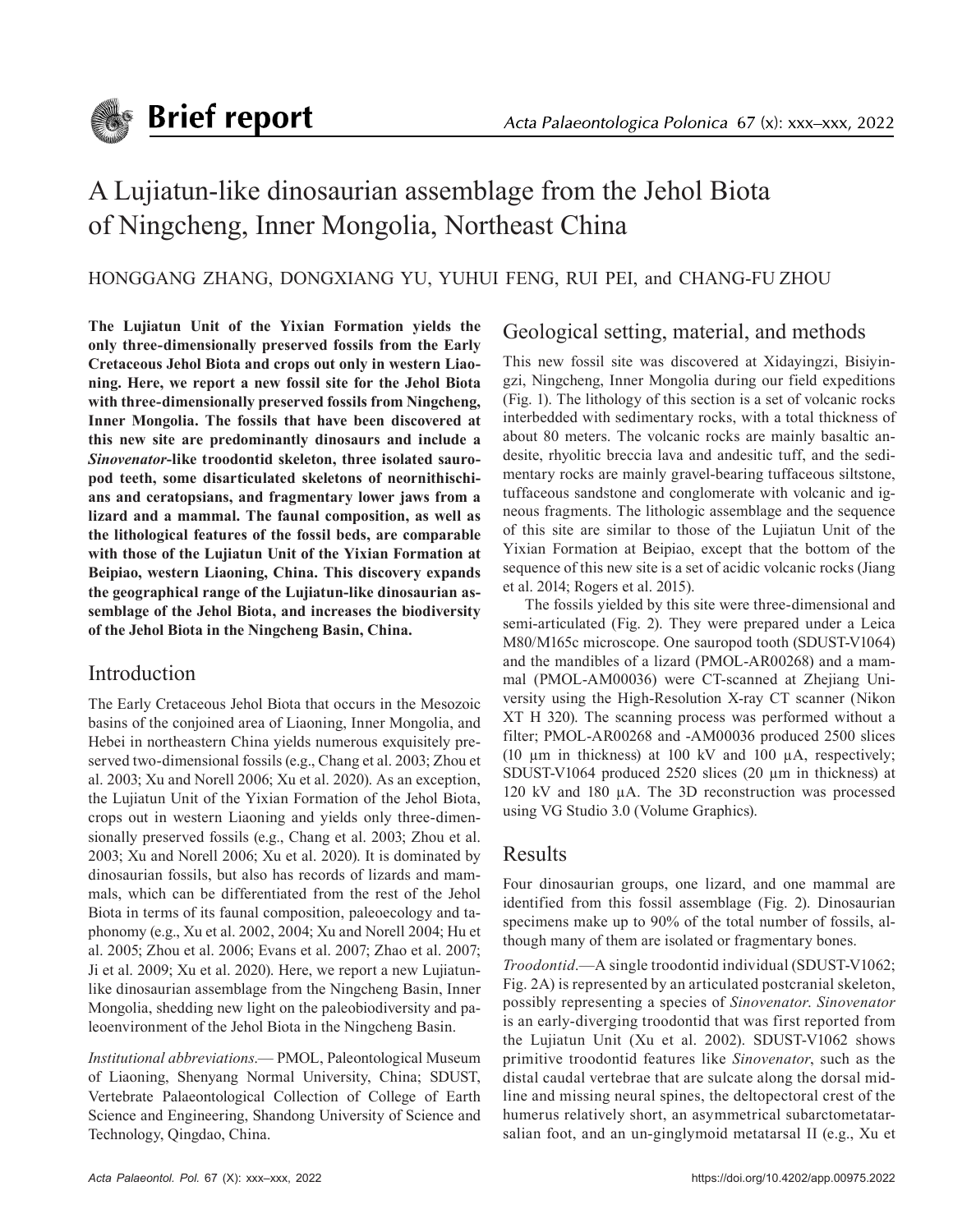

Fig. 1. Map of the Inner Mongolia, Liaoning and Hebei (**A**) showing location of the Xidayingzi site and the outcrops of the Lujiatun Unit of the Yixian Formation of the Jehol Biota in Beipiao, western Liaoning Province. Stratigraphic column (**B**) and corresponding photographic image (**C**) of the Early Cretaceous Xidayingzi site.

al. 2002; Makovicky and Norell 2004; Turner et al. 2012; Xu et al. 2017). This specimen can be differentiated from previously reported specimens of *Sinovenator* in having a round anterior margin of the preacetabular process of the ilium and a moderately developed ambiens process of the pubis (Xu et al. 2002).

*Sauropods*.—Two of the three isolated sauropod teeth (PMOL-AD00176, SDUST-V1064) are well preserved. They are spatulate, and bulbous basally and lingually, similar to the teeth of *Euhelopus*, a titanosauriform close in age to the Jehol Biota (Barrett and Wang 2007; Wilson and Upchurch 2009). As shown in Fig. 2D, the tooth crown is asymmetrical in medial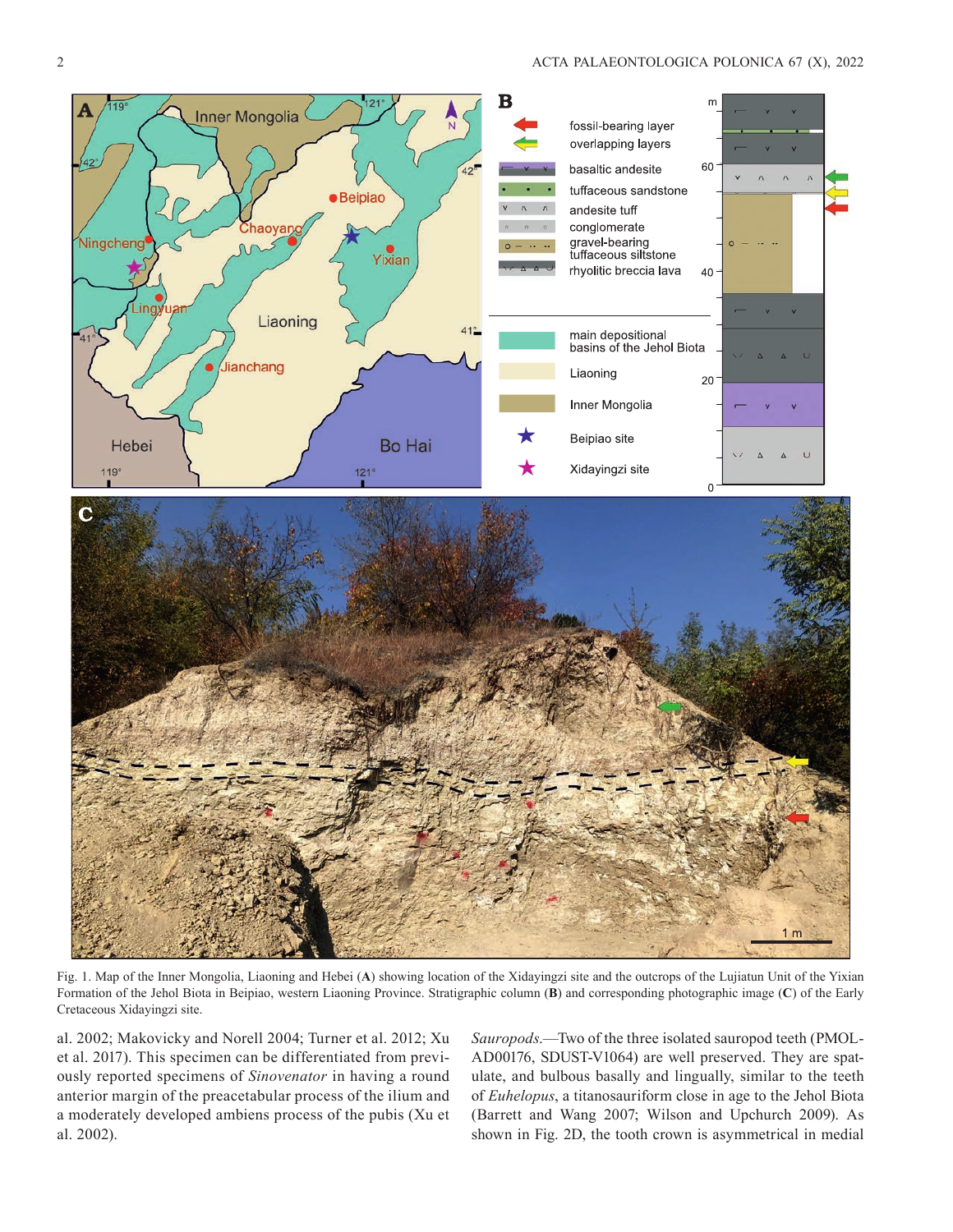

Fig. 2. Fossils found in the Xidayingzi site from the Early Cretaceous Ningcheng Basin, Inner Mongolia. **A**. *Sinovenator*-like troodontid dinosaur (SDUST-V1062), the left pes is exposed in medial view. **B**. Ceratopsian dinosaur *Psittacosaurus* sp. (PMOL-AD00163), the maxilary teeth are loosely arranged and exposed in lateral view. **C**. Neornithischian dinosaur *Jeholosaurus* sp. (SDUST-V1063), the scapulocoracoid, humerus, ulna, and radius in lateral view. **D**. *Euhelopus*-like sauropod (SDUST-V1064), digital image of the tooth crown in medial view. **E**. Indeterminated lizard (PMOL-AR00268), digital image of the fragmentary mandible in lingual view. **F**. Symmetrodont-like mammal (PMOL-AM00036), digital image of the mandible in lingual view.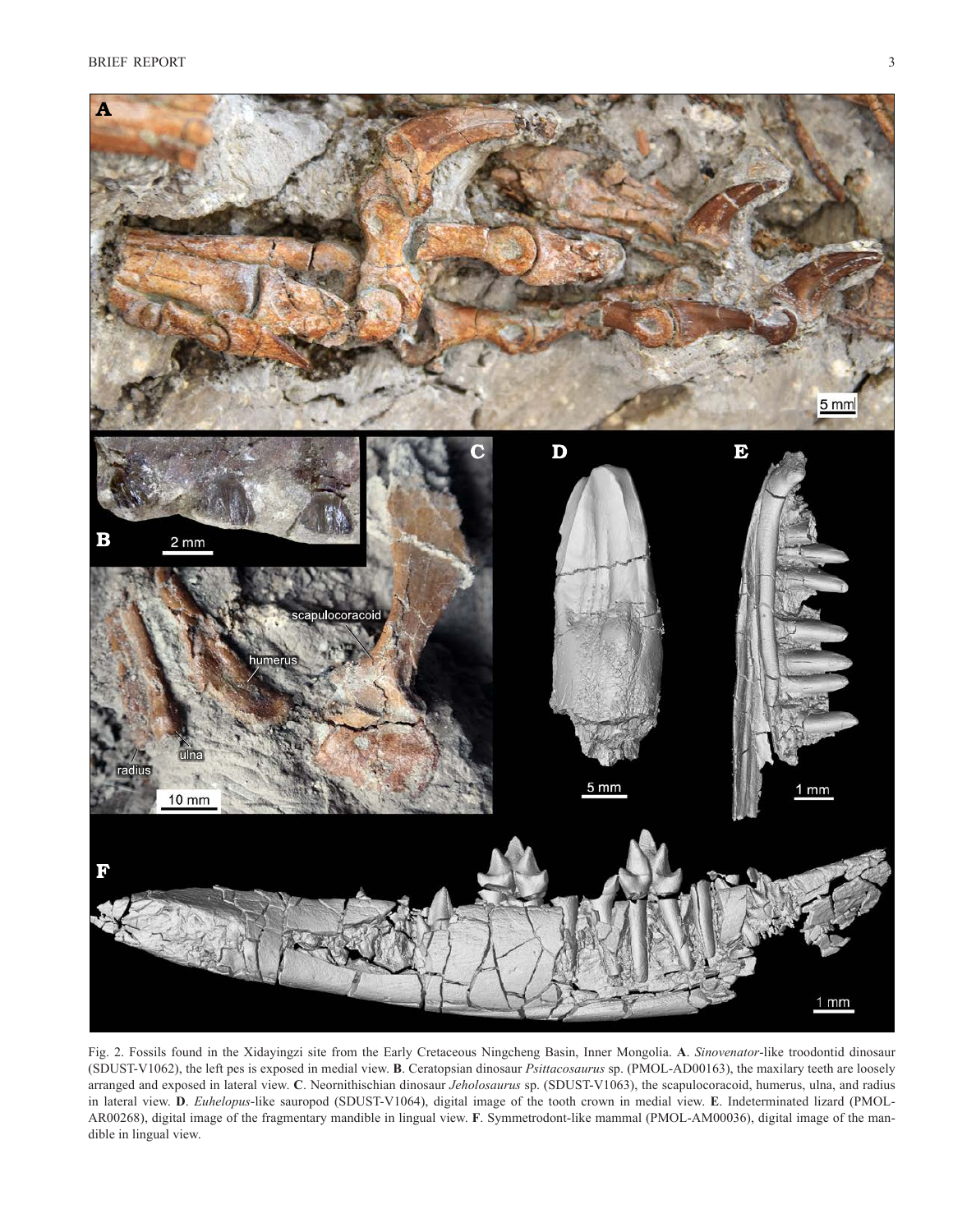view, convex labially and concave lingually. The lingual concavity is shallow and sculptured by three low and rounded ridges. Below the concavity, the bulbous tubercle is positioned more mesially at the base of the crown, which is typical in *Euhelopus* (Barrett and Wang 2007; Wilson and Upchurch 2009). Two high-angled wear facets are developed along the mesial and distal edges of the crown, merging at the crown apex.

*Neornithischian*.—Four of eight new neornithischian fossils (PMOL-AD00169 and AD00170; SDUST-V1064 and V1065) have semi-articulated partial postcranial skeletons, but the crania are missing. They show features that are characteristic of *Jeholosaurus*, such as the presence of the scapular spine (Fig. 2C), the presence of two distal tarsals, and a proportionally short pedal phalanx I-1 (e.g., Butler et al. 2011; Han et al. 2012). *Jeholosaurus shangyuanensis* is a small neornithischian only known from the Lujiatun Unit (e.g., Han et al. 2012).

*Ceratopsian*.—Six new ceratopsian specimens (PMOL-AD00163–AD00168) are fragmentary and not as abundant as the neornithischians, which differs from the Lujiatun Unit of western Liaoning in which the ceratopsians are more abundant (e.g., Chang et al. 2003; Xu and Norell 2006; Xu et al. 2020). These ceratopsian specimens could be identified as species of *Psittacosaurus* based on the presence of the rostral, the edentulous premaxilla, and the shape of the maxillary teeth. *Psittacosaurus* is a small early-diverging ceratopsian used as a index fossil in the Lower Cretaceous of East Asia (Lucas 2006), and is widely distributed in the Jehol Biota (e.g., Zhou et al. 2006; Zhao et al. 2007). The rostral and the premaxilla of the new specimen form a rounded buccal margin ventrally, and rim the external naris dorsally, as is typical in *Psittacosaurus* (e.g., Zhou et al. 2006; Sereno 2010). Interestingly, the maxillary teeth of the new specimen appear to be spaced apart (Fig. 2B), rather than being imbricated as in all other known psittacosaurs.

*Non-dinosaurian vertebrates*.—Non-dinosaurian vertebrates are rarely recorded in Lujiatun-like fossil beds, but the fragments of a lizard and a mammal were discovered in the Xidayingzi site. A fragmentary lizard mandible (PMOL-AR00268) is preserved with pleurodont, conical, single-cusped, and closely packed teeth, which is a common feature in Mesozoic lizards (e.g., *Yabeinosaurus*, *Dalinghosaurus*; Evans et al. 2007; Zhou et al. 2021). The mammalian mandible (PMOL-AM00036) is preserved with one premolar, five molars, and eight empty alveoli, implying a possible lower dental formula of I2-C1-P4-M5 (I, incisor; C, canine; P, premolar; M, molar). The molars have acutely-triangulated molar cusps like symmetrodonts, which flourished in the Jehol Biota, especially in the Lujiatun Unit of the Yixian Formation, including *Maotherium*, *Anebodon*, and *Origolestes* (e.g., Ji et al. 2009; Bi et al. 2016; Mao et al. 2020). In contrast, the new specimen is distinct from typical Jehol symmetrodonts, in having one more molar and main cusps of the molars that are more acutely arranged than in *Anebodon*, and in lacking the distinct diastema between the premolars that is present in *Origolestes* and *Maotherium*. The lower dental formula of

this new specimen is also different from other Jehol symmetrodonts (e.g., *Zhangheotherium*; *Akidolestes*; Hu et al. 1997; Li and Luo 2006). Therefore, the mandible possibly represents a new symmetrodont in the Jehol Biota.

Many of the identifiable fossils from the Xidayingzi site are commonly found in the Lujiatun Unit of the Yixian Formation near Beipiao. As the lowest part of the Yixian Formation, the Lujiatun Unit mainly crops out in Beipiao, and is distinct from the other fossiliferous units of the Jehol Biota in bearing numerous three-dimensionally preserved fossils (e.g., Chang et al. 2003; Xu and Norell 2006; Xu et al. 2020). Its fossiliferous deposits are dominated by grey siltstone, sandstone, and volcanic debris and ash, which were formed by volcanic debris flows or lahars (e.g., Jiang et al. 2014; Rogers et al. 2015). Similar deposits are also found at this new site, which is possibly equivalent with the Lujiatun Unit.

#### Conclusions

A new fossil assemblage with three-dimensionally preserved fossils is discovered in the Mesozoic Ningcheng Basin, Inner Mongolia, which is possibly equivalent with the Lujiatun Unit of the Yixian Formation in Beipiao, western Liaoning. The recognized fossils are the first records of the relevant groups in this area, enriching the biodiversity of the Jehol Biota in the Ningcheng Basin.

**Acknowledgements**.—We would like to thank Ke-Qin Gao (Peking University, Beijing, China), Lijun Zhang (Shenyang Institute of Geology, China) and Baoyu Jiang (Nanjing University, China) for their helpful discussions about the stratigraphy. We thank Yu Peng (Zhejiang University, Hangzhou, China) for his help with CT scanning of these fossils, Qiang Yang, Shurui Yang, Shuai Shao, Peng Yu, and Yuguo Yang (all Paleontological Museum of Liaoning, Shenyang, China) for their help in field excavations and fossil preparation. We thank Paul M. Barrett (Natural History Museum, London, UK) and Qi Zhao (Institute of Vertebrate Paleontology and Paleoanthropology, Chinese Academy of Sciences, Beijing, China) for their helpful reviews on the manuscript. This study was funded by Taishan Scholar Program of Shandong Province (Grant No. tsqn201812070), Shandong Provincial Natural Science Foundation (Grant No. ZR2017MD031), Program for Innovative Research Team of Excellent Talents in University of Shandong Province (Grant No. 2019KJH004) and the National Natural Science Foundation of China (Grant No. 41972025, 41688103, 42161134003).

#### References

- Barrett, P.M. and Wang, X.-L. 2007. Basal titanosauriform (Dinosauria, Sauropoda) teeth from the Lower Cretaceous Yixian Formation of Liaoning Province, China. *Palaeoworld* 16: 265–271.
- Bi, S., Zheng, X., Meng, J., Wang, X., Robinson, N., and Davis, B. 2016. A new symmetrodont mammal (Trechnotheria: Zhangheotheriidae) from the Early Cretaceous of China and trechnotherian character evolution. *Scientific Report* 6: 26668.
- Butler, R.J., Jin, L.Y., Chen, J., and Godefroit, P. 2011. The postcranial osteology and phylogenetic position of the small ornithischian dinosaur *Changchunsaurus parvus* from the Quantou Formation (Cretaceous: Aptian–Cenomanian) of Jilin Province, North-eastern China. *Palaeontology* 54: 667–683.
- Chang, M.-M., Chen, P.-J., Wang, Y.-Q., Wang, Y., and Miao, D.-S. 2003. *The Jehol Biota: The Emergence of Feathered Dinosaurs, Beaked*